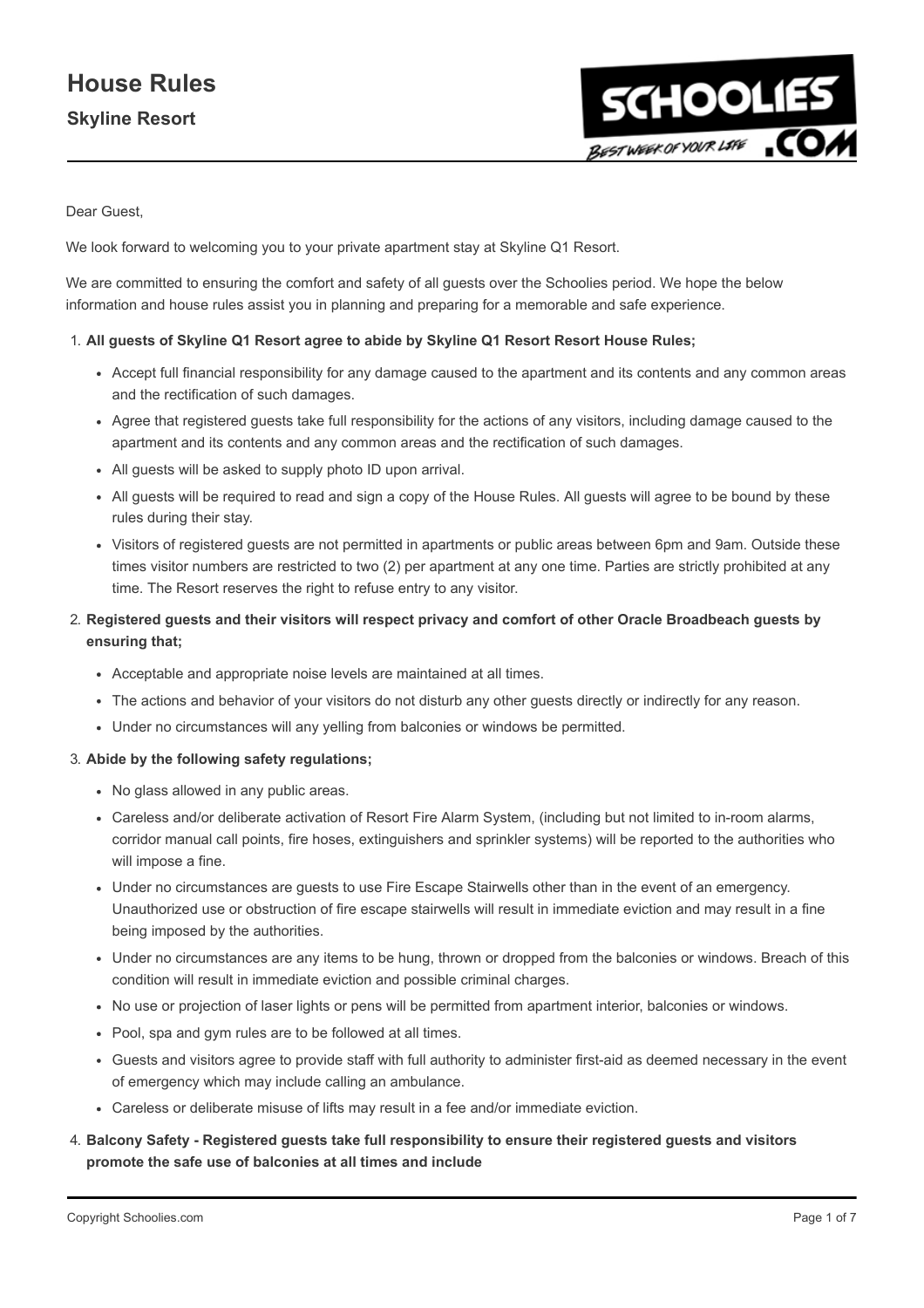

- NO climbing or hanging from balconies or windows
- NO items to be hung, thrown or dropped from the balconies or windows
- NO parties or large gatherings to be held on balconies
- NO glassware
- NO overcrowding
- NO signs to be hung or displayed from the balconies or windows
- No nudity permitted in public view or from balconies

### 5. The Resort is an unlicensed premise and abides by all statutory obligations outlined in the Liquor Act. This will include, but not be limited to the following conditions:

- Alcohol will be confiscated from anyone less than 18 years of age. This will include alcohol being provided to guests or visitors who are under the age of 18 year of age, or alcohol being consumed in common areas.
- No alcohol is to be consumed in any common area including, corridors, the lobby, lifts or around an recreational area.
- The consumption of illegal substances (which includes alcohol for those under the age of 18 years of age) is not permitted under any circumstances anywhere on the Resort.

#### 6. Maintenance of original condition of Oracle Broadbeach asset;

- All guests agree to ensure the allocated apartment is returned in the same condition as at time of initial occupation. In the event this is not the case the registered guests will bear the expense of appropriate rectification as deemed reasonable by Skyline Q1 Resort.
- Any damage or breakages MUST be reported immediately.
- Apartments may be checked, therefore apartments are expected to be kept tidy and presentable at all times.
- Upon departure, please note charges will apply for lost keys, re barreling or unreturned keys.
- An additional call out fee maybe charged, if you are locked out of your apartment.
- Crockery, utensils and furniture must NOT be taken from one apartment to another.
- All rooms are fully self-contained apartments and do not include daily servicing. Toilet rolls and towels will not be replenished/replaced during your stay.
- Bath towels and linen has been supplied, this does not include swimming towels. Refresh of towels and linen will not be provided.
- Housekeeping services will incur a mandatory additional charge.
- Regular inspections may be conducted to ensure the condition of the room and furnishings are in a fit state for the comfort and security of our guests. Management, staff and/or Security reserve the right to enter rooms, at its discretion, without notice.
- To avoid additional cleaning charges on check out, all guests are required to keep and leave the room in a good condition and, on check-out remove all rubbish and ensure all dishes are washed and put away.

#### 7. Check in

Check in time on day of arrival will usually be from 2.00pm, but will be confirmed in your travel documents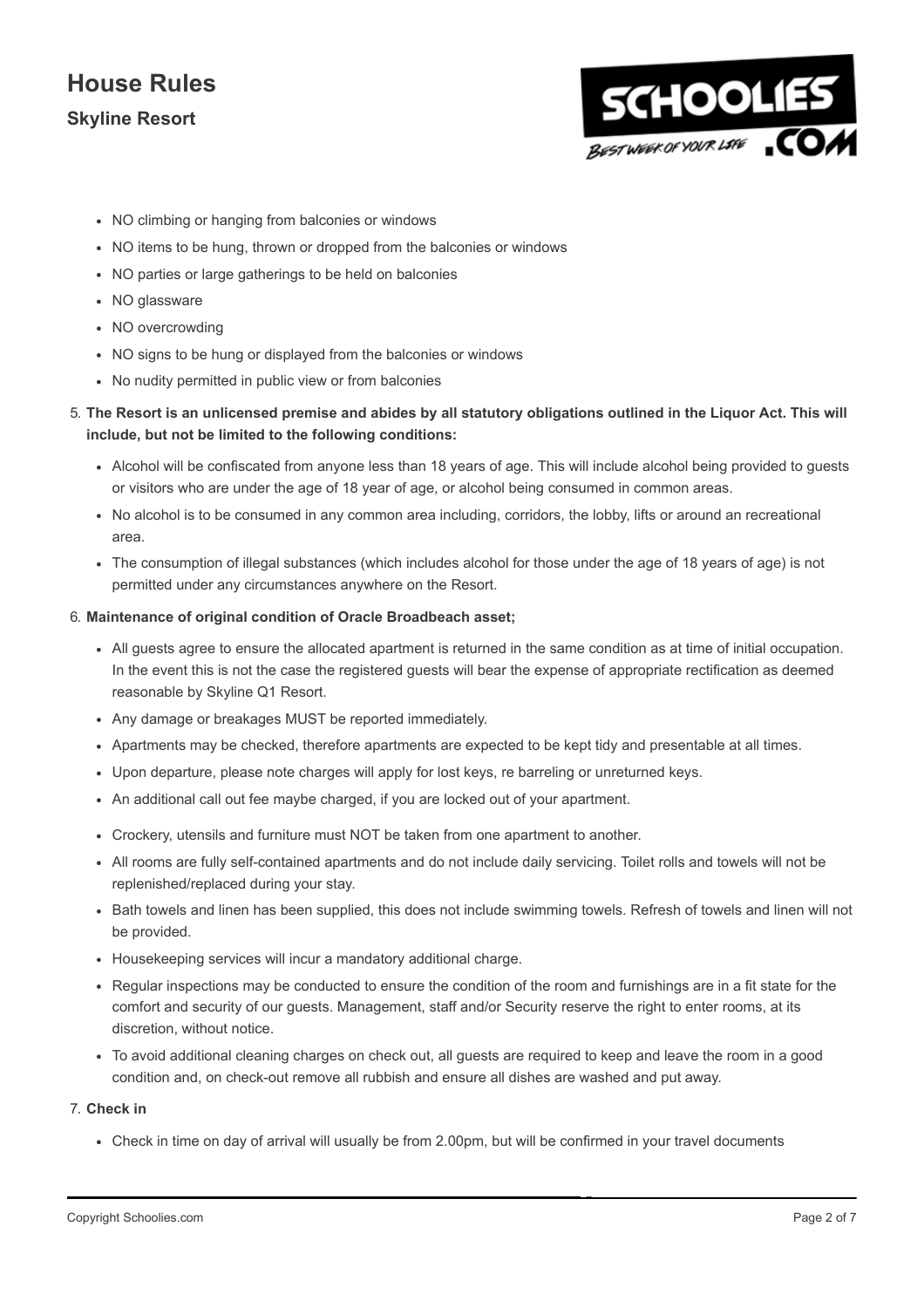

- Access to allotted room will under no circumstances be allowed until all registered guests have signed, understood and agreed to all the House Rules.
- No room changing or luggage storing facilities will be offered to guests.

#### 8. Check-Out

- Check-out time on the day of departure will be advised at time of check in or in your travel documents and will be no later than 10.00am.
- To avoid additional cleaning charges on check out, all guests are required to keep and leave the Residence in a good condition and, on check-out remove all rubbish and ensure all dishes are washed and put away.
- Please ensure that the keys are returned. Failure to return keys will result in a lost key charge.
- All bond refunds are processed through Schoolies.com, you will be able to apply for your bond refund no later than 10 business days after departure through the Schoolies.com website.

#### 9. Party and Alcohol Consumption Policy - NO PARTIES ON THE PREMISE.

- Skyline Q1 Resort has zero tolerance policy on parties being held in the apartments. A party being defined as:
- Any situation where the maximum number of guests allowed per apartment is exceeded.
- Any situation where the noise level from the apartment is deemed too high thereby disturbing other hotel guests and/or the apartment residents.
- Any situation whereby excessive traffic to/from the apartment is identified.
- Any situation where it is deemed that intoxication is occurring.
- Any situation where it is identified that excessive alcohol is present.
- In the event that any apartment/guest is identified as having a party, the hotel reserves the right to immediately request all occupants of the apartment up to, and including, the guest who has registered for the apartment to vacate the premises.
- In the event that an eviction does occur, the accommodation is non refundable. In addition the registered guests will be required to settle the account prior to departure for any expense resulting from additional cleaning of the apartment, replacement of any furniture/fixture/fitting breakage, as well as for any required repairs.

#### 10. ALCOHOL ON THE PREMISE

- Skyline Q1 Resort does not allow for excessive levels of alcohol to be brought on to the premises.
- Excessive amounts of alcohol being defined as:
- Cases/slabs/cartons of beer etc
- Multiple bottles/cases of spirits/wine
- In the event that a registered guest, or any persons associated with that guest, are identified as bringing excessive amounts of alcohol on to the hotel property that person will be requested to either relinquish the alcohol to the hotel. It will be stored in safekeeping for their retrieval on departure, or alternatively for the alcohol to be permanently removed off the premises.
- If at any stage should a person be deemed in breach of this policy, and refuse to abide by the hotel requests, than the person/s will be requested to leave the premises.

#### 11. ADDITIONAL ACTIONS THAT MAY RESULT IN EVICTION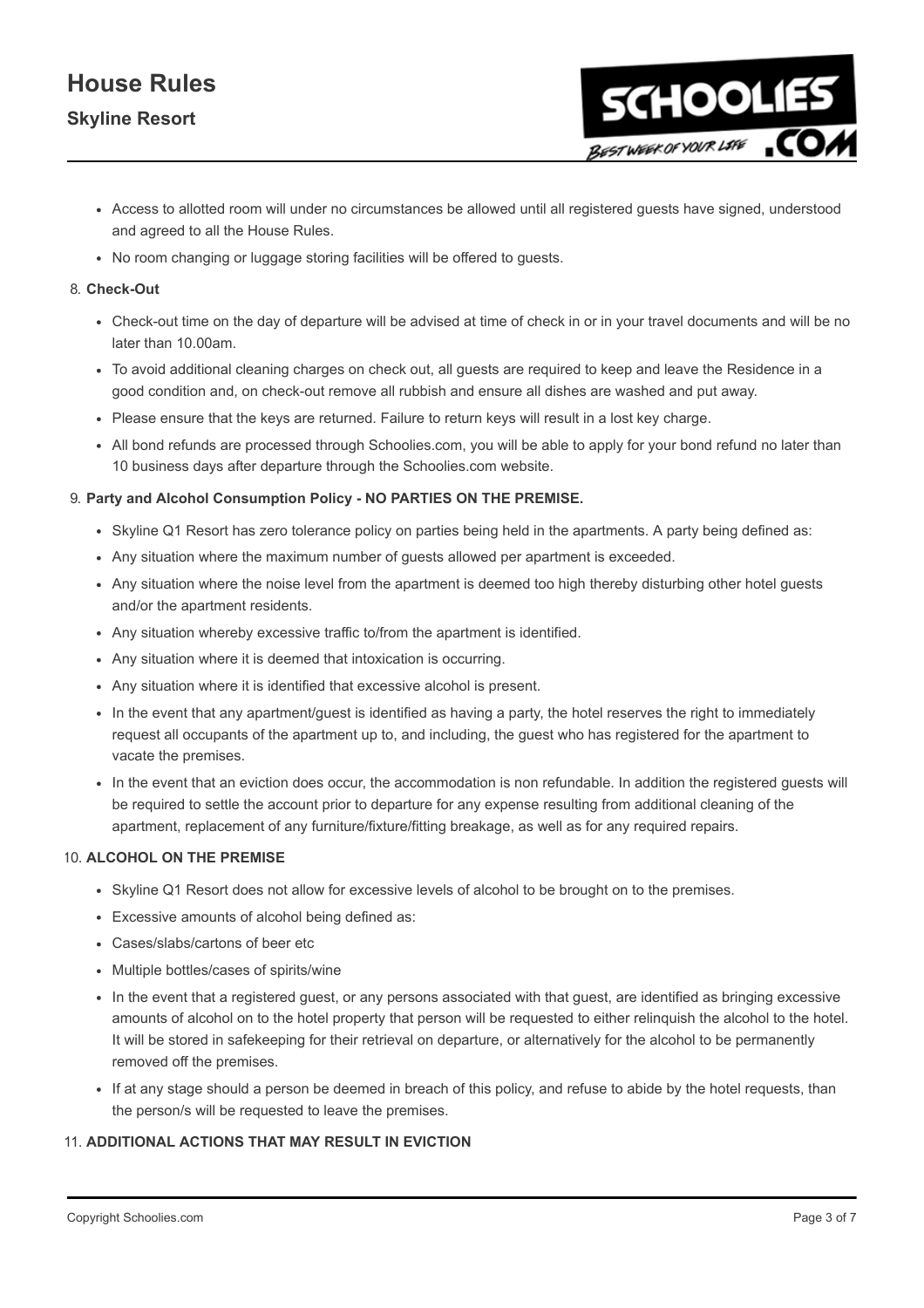# House Rules

### Skyline Resort

The managing agent, resort staff and/or Security reserve the right to immediately evict any guest, visitor or member of the public for the following reasons, but not limited to:

**SCHOOLIES** 

BESTWEEK OF YOUR LIFE

- Intoxication and/or unsavory/lewd behavior
- The throwing of objects over balconies
- Willful damage to the apartment and/or common property
- Physical or verbal assault/abuse on any Mantra staff, other guests, apartment residents, members of the public on the premises
- Any behavior deemed as a potential safety threat to others
- Any breach of the alcohol or party policies
- Any incident for which the police are required to attend

### 12. CONSEQUENCE OF EVICTION

- In the event that any person requested to vacate the hotel premises fails to adhere to this request, the police will be called which may result in further action being taken against the person/s in question.
- The following special Bond conditions apply for bookings at Skyline Q1 Resort.
- Schoolies.com will hold your bond as security against any additional expenses you incur, and any damage or breakages you cause during your stay. Your bond will only be refunded:
- After the managing agent has confirmed that you have incurred no additional expenses and have not caused any damage or breakages.
- It is understood by way of signing this document that the guest and their legal guardian acknowledge, understand and agree to all the managing agent House Rules as outlined in the above document. The managing agent reserves complete discretion when interpreting and implementing the House Rules for the purpose of protecting its assets and the safety and comfort of all Oracle Broadbeach guests and occupiers. It is further understood that breach of Skyline Q1 Resort House Rules will result in immediate eviction with 100% cancellation charges for remaining nights. The managing agent reserves the right to refuse accommodation to any arrival, which does not comply with these conditions, or remove during the stay anyone that does not comply with the conditions.

### 13. Additional Information

- Access to apartment will not be permitted without this signed copy of the House Rules by 'EACH' occupant of room and their legal guardian.
- Please make sure that your friends and family are aware of your contact details including your room number, and your mobile number.
- No item of any kind is to be thrown or dropped from any balcony, door or window. Any person disregarding this rule will be removed from the premises immediately.
- Do not shout from doors, balconies or windows. Always remember that you are responsible for any visitor's actions, be it in reception or in your apartment.
- Fire Exit Doors are only to be used in an emergency, doors must remain closed at all times as this assists the automated smoke ventilation system. Do not interfere with fire safety equipment at any time. A call out fee of approximately \$1,100.00 will apply from Qld Fire should you interfere with Fire Exit Doors or equipment, or should you or the occupants of your apartment set off the Resort Fire Alarm System.
- All breakages, damage, stained carpets or thefts from units will be deducted from rental bonds. Please report any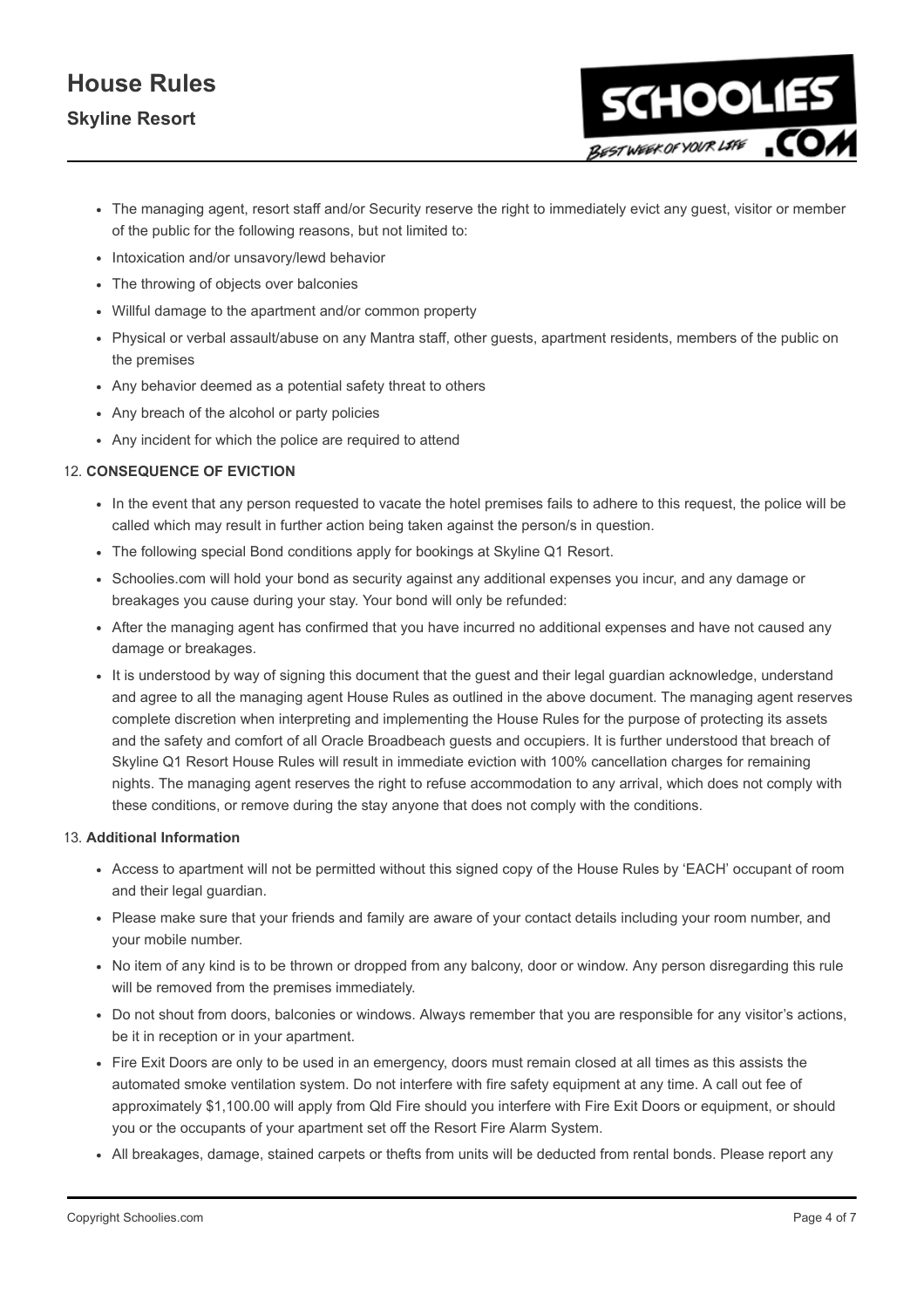

incidents to the managing as soon as possible, accidents do happen so ensure you assist our staff by reporting these promptly.

- All rubbish should be removed from apartments every day and placed in the designated rubbish areas. Please remember that any housekeeping services over and above standard procedure will incur a mandatory additional charge
- No unregistered guests (persons not staying at the Resort) are allowed to access the Resort Pool and other facilities at any time. All guests entering the Pool Gate must have their Schoolies ID visible.
- Glass or alcohol is not permitted inside the pool area at any time. Any person disregarding this rule will be removed from the premises immediately.
- No glass bottles are to be brought into the building at any time. If we find any glass bottles they will be confiscated and returned to their owner on departure.
- Government regulations dictate that smoking is not permitted in any internal common areas and Building By-Laws dictate that smoking is not permitted inside any apartment.
- Remember the rights of others. Please do not have loud music, loud TV's or make any other noise that is likely to disturb the enjoyment of other guests within the building. After 9.00pm NO noise is to be audible from any apartment. Management reserves the right to engage Security to attend to the apartment at any time if noise complaints are received from other guests of the Resort.
- Please remember to lock all doors and windows when you are not in the apartment. Management reserves the right to enter your apartment to secure doors and windows in the event of adverse weather conditions.
- You are advised not to bring any guests into the building between the hours of 6:00 pm and 9:00 am. Outside these hours you are required not to have more that two (2) guests in your apartment at any one time. Management reserves the right at any time to stop visitation within the property and to enter your apartment to check for total occupants, as excess occupants will contravene the Qld Fire & Rescue Services limits placed on total occupants at your Resort.
- Any unregistered guests found in the building between 6.00 pm and 9.00 am will be escorted off the premise immediately.
- Please keep the apartment in good order. Remember, it will be thoroughly inspected on your departure.
- Please remember to keep your Schoolies ID and Resort access key, or key card with you at all times when outside of your apartment. All Registered Guests must also have a Schoolies ID to access the Resort and/or your apartment.
- Firearms, drugs or weapons, fighting of any kind and theft will be reported to the police immediately.
- Please note that House Rules are subject to change at any time without notice and should be read in conjunction with the terms and conditions www.schoolies.com/terms
- By agreeing to abide by the House Rules above you will assist management and staff in providing great facilities for a memorable Schoolies holiday.
- Always remember, if you need assistance of any kind, we are here to help.
- All rooms at Oracle Broadbeach are privately owned. Owners can choose to manage their rooms in a variety of ways including via the onsite management, via a 3rd party agency and/or independently.
- Procedures for check in, key collection, check out and contact procedures during your stay will vary depending on how the individual room that you are allocated is managed.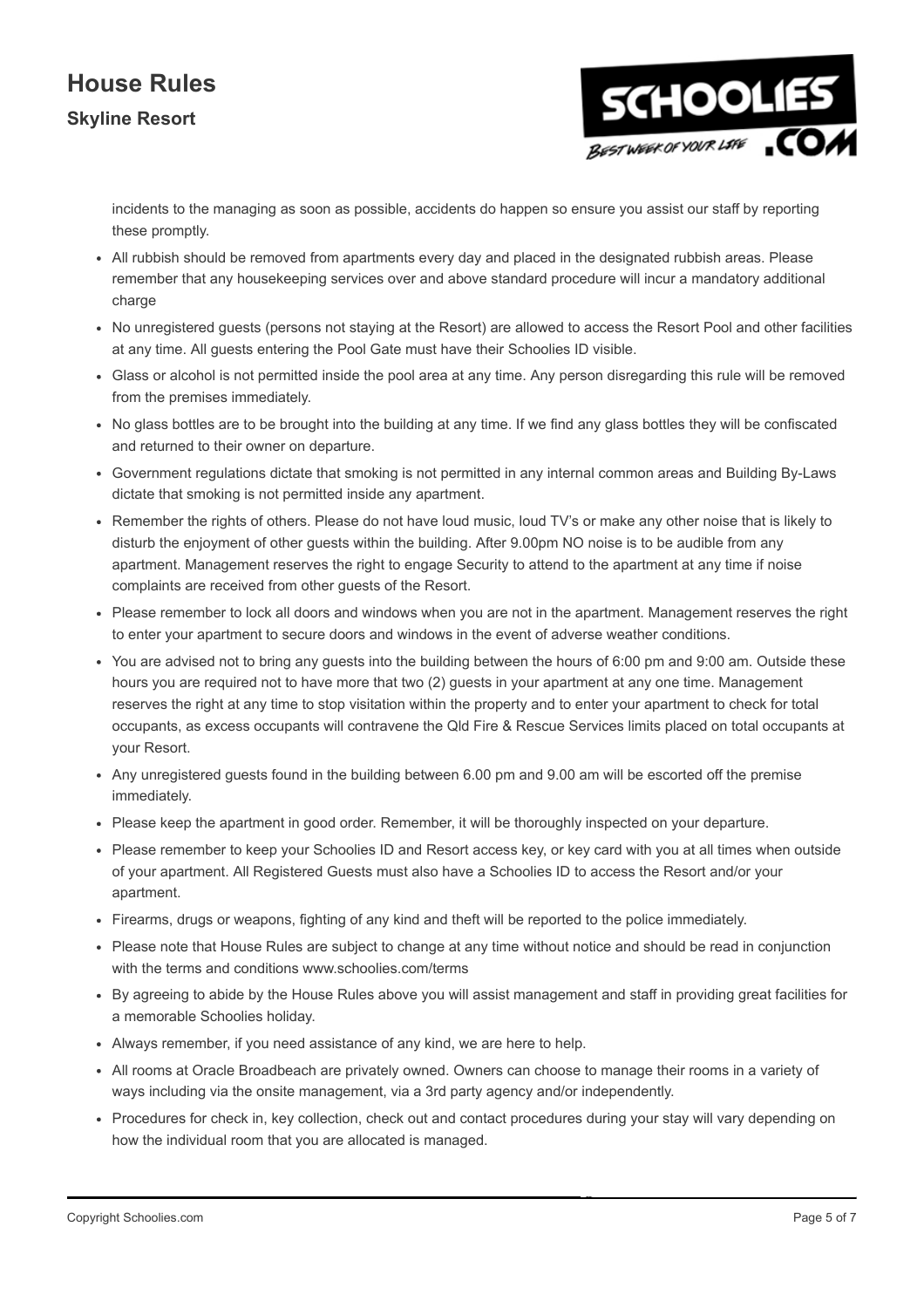

- Schoolies.com will advise you in your travel documents, which are issued 7-14 days prior to arrival, of the check in and out procedures for your room and will provide you with contact details for any queries during your stay.
- Please note that furniture, layout, facilities, services available and number of keys provided in rooms may vary. All rooms include the minimum facilities listed.

### 14. Be Covid Safe During Schoolies

- During Schoolies, we encourage you to maintain all methods that help keep you COVID Safe including:
- Maintain physical distancing
- Wear a mask when unable to physically distance
- Maintain good hand hygiene
- Check-in using the Qld App for effective contact tracing
- COVID-19 restrictions and advice may change, for the most updated information visit: https://www.qld.gov.au/health/conditions/health-alerts